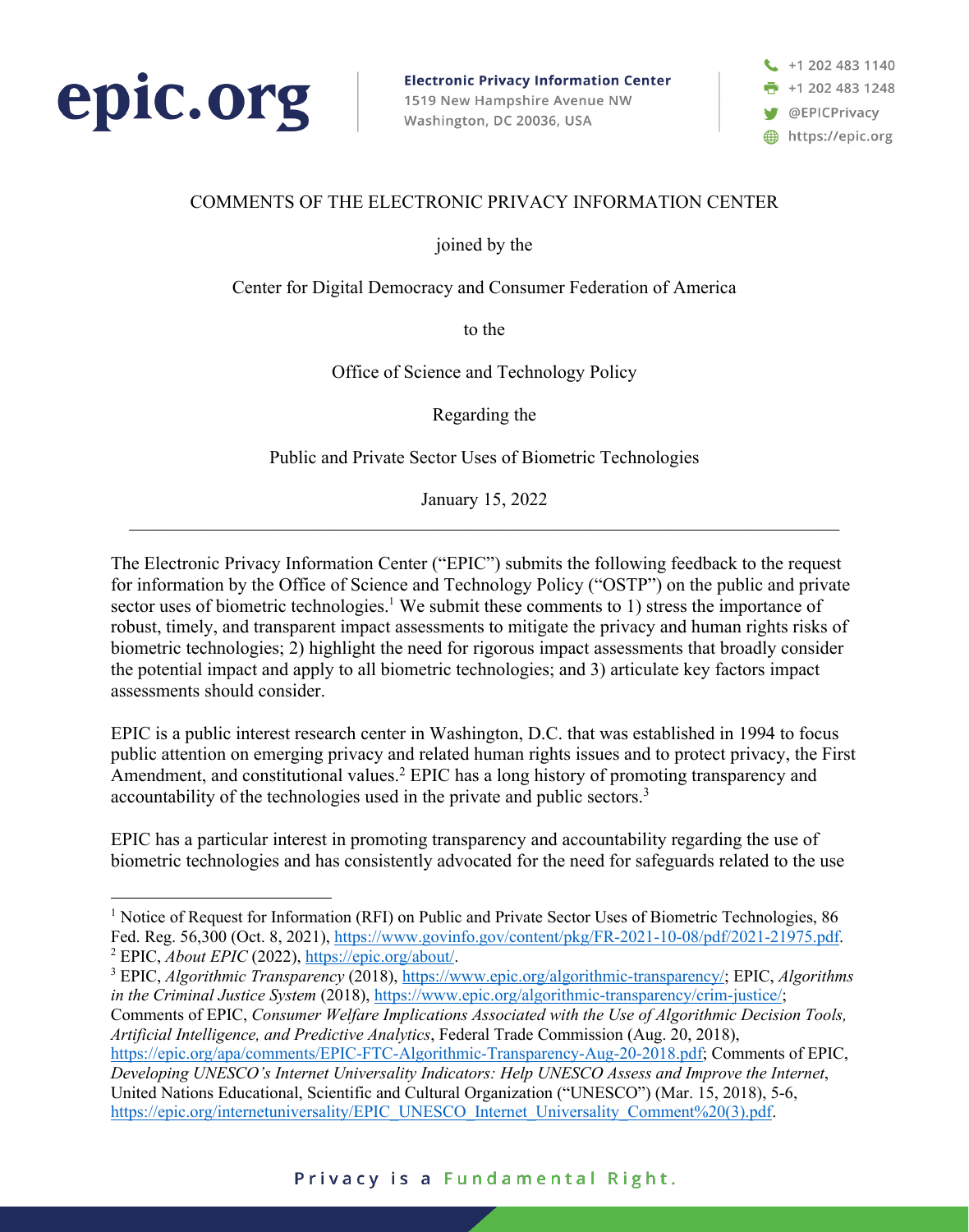of biometric technologies as well as the need to ban certain technologies or specific uses of those technologies. EPIC, through the Public Voice coalition, gathered support from over 100 organizations for a declaration calling for a moratorium on the further deployment of facial recognition for mass surveillance.<sup>4</sup> More recently, EPIC joined an open letter calling for a global ban on biometric recognition tools used for mass and discriminatory surveillance.<sup>5</sup>

### **I. Robust, timely, and transparent impact assessments are necessary to mitigate the privacy and human rights risks of biometric technologies.**

Like all systems that collect and process personal data, it is imperative that biometric technologies only be introduced—if at all—after a robust and transparent review of the resulting risks to privacy and human rights. The process of evaluating technologies before their potential use is known as an impact assessment (or risk assessment). <sup>6</sup> An impact assessment is an analysis of how personally identifiable information will be collected, processed, stored, and transferred.<sup>7</sup> Properly executed, an impact assessment forces an entity to identify privacy and human rights risks of a proposed technology or application of a technology; to determine how and if those risks should be mitigated; and to make an informed decision whether the technology or application can be justified in light of its impact.8 Impact assessments are mandated by numerous legal frameworks, including the E-Government Act of 2002,<sup>9</sup> the European Union's General Data Protection Regulation, <sup>10</sup> and the California Privacy Rights Act of 2020.11

It is essential that impact assessments for biometric technologies operate as true decision points and not as box-checking exercises used to legitimize foregone conclusions. As Professor Gary T. Marx writes, the object of a privacy risk assessment is to "anticipate[] problems, seeking to prevent, rather than to put out fires."12 Accordingly, an impact assessment "is a process which should begin at the earliest possible stages, when there are still opportunities to influence the outcome of a project."<sup>13</sup> Moreover, an impact assessment "is not a time-restricted activity that is limited to a particular milestone or stage of the information system," but rather "shall continue throughout the information system and PII life cycles" and must be updated whenever circumstances "alter the privacy risks

<sup>&</sup>lt;sup>4</sup> https://thepublicvoice.org/ban-facial-recognition/.<br><sup>5</sup> Access Now et al., *Open letter calling for a global ban on biometric recognition technologies that enable mass and discriminatory surveillance* (2021),

https://www.accessnow.org/cms/assets/uploads/2021/06/BanBS-Statement-English.pdf.

<sup>6</sup> EPIC, *Privacy Impact Assessments* (2021), https://epic.org/issues/open-government/privacy-impactassessments/. 7 *Id.*

<sup>8</sup> *Id.*

<sup>&</sup>lt;sup>9</sup> E-Government Act, Pub. L. No. 107-347, § 208, 116 Stat. 2899, 2921–23 (Dec. 17, 2002) (codified at 44 U.S.C. § 3501 note).

<sup>10</sup> Commission Regulation (EU) 2016/679, art. 35, 2016 O.J. (L 119).

<sup>&</sup>lt;sup>11</sup> Cal. Civ. Code § 1798.185(a)(15).

<sup>&</sup>lt;sup>12</sup> Privacy Impact Assessment at v (David Wright & Paul de Hert, eds., 2012).

<sup>13</sup> *Id.* at 5–6; *see also* Office of Mgmt. & Budget, *OMB Circular A-130: Managing Information as a Strategic Resource* (2016), app. II at 10,

https://obamawhitehouse.archives.gov/sites/default/files/omb/assets/OMB/circulars/a130/a130revised.pdf ("Agencies shall conduct and draft a PIA with sufficient clarity and specificity to demonstrate that the agency fully considered privacy and incorporated appropriate privacy protections from the earliest stages of the agency activity and throughout the information life cycle.").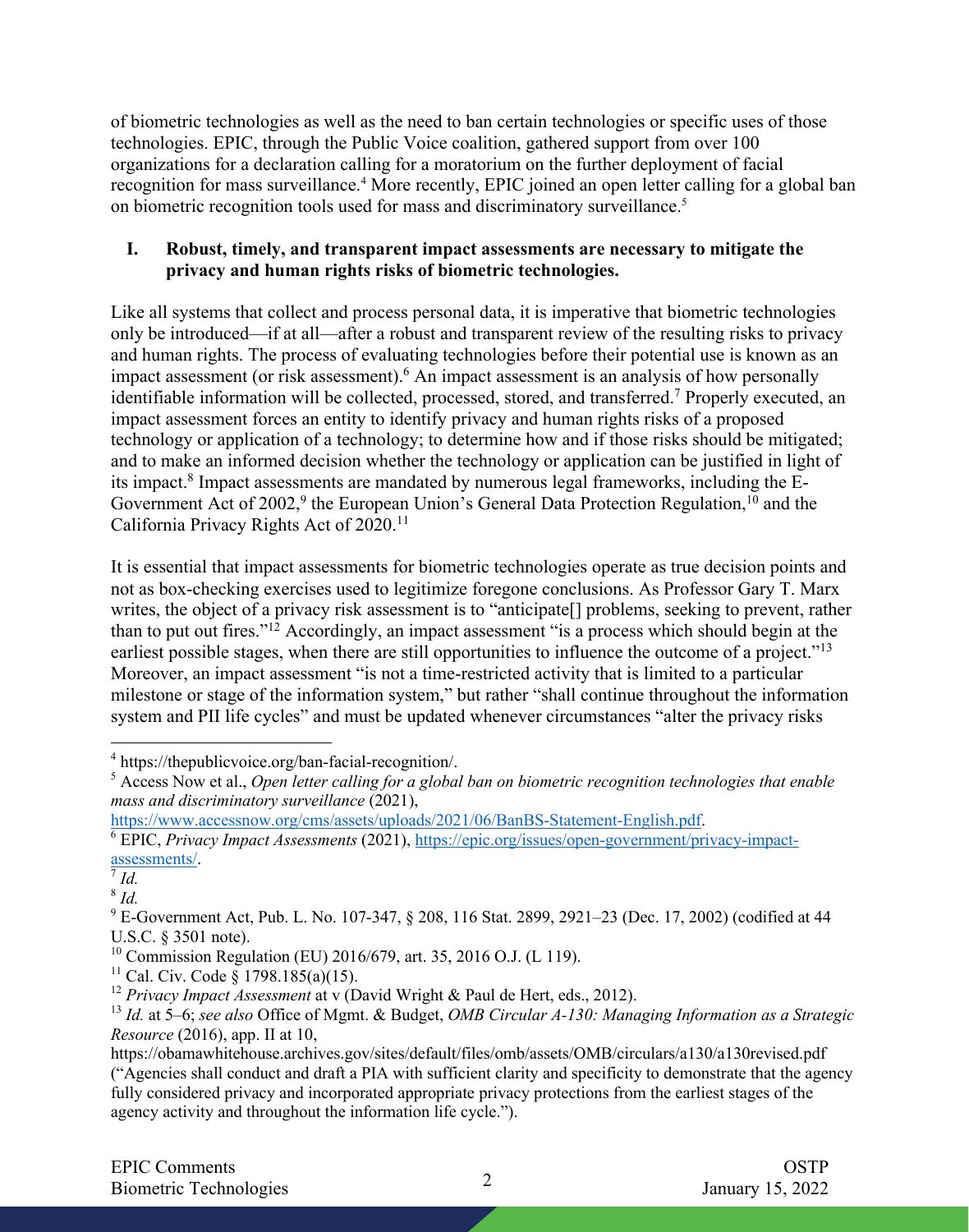associated with the use of such information technology."14 At all stages of this process, one realistic outcome of an assessment must be an institutional decision to substantially modify or abandon a proposed use of biometric technology based on the privacy and human risks it would pose.

Indeed, some forms of biometric technology—those who core functionality rests on invasive, nonconsensual, and unaccountable processing of biometric data—could not survive a robust impact assessment at all. For example, the privacy and human rights risks of emotion recognition systems cannot be justified or mitigated in view of the accuracy, bias, and privacy risks they carry.15 So too with mass biometric surveillance tools,<sup>16</sup> including face surveillance.<sup>17</sup> It is essential that impact assessments be conducted early and with sufficient bite to prevent such biometric technologies from being deployed in the first place.

In many cases, an impact assessment also serves to inform the public of a data collection or system that poses a threat to privacy and human rights.18 Requiring the prompt disclosure of impact assessments for biometric technologies will help ensure that each institution conducts a sufficiently rigorous evaluation of privacy and human rights risks; force the institution to justify the decision to introduce a given biometric technology; place the public on notice of the technology and how it will be used; and enable individuals and policymakers to respond to the technology before it deployed.

# **II. Impact assessments should apply to all biometric technologies and broadly consider the impact of the technology with thorough and detailed analysis.**

Impact assessments should be triggered in all instances where biometric technologies are or will be used. Current implementations of biometric technologies should not be grandfathered in and thus allowed to avoid the requirement for an impact assessment. Similarly, seemingly non-controversial implementations of biometric technologies should not be exempt from an impact assessment requirement. A requirement for an impact assessment should avoid loopholes and exemptions that allow certain biometric technologies to avoid an assessment. A broad requirement that applies to all biometric technologies, including current as well as seemingly non-controversial biometric technologies, is more likely to identify potential issues.

The impact assessment requirement should extend to both the public and private sectors. Both government entities and private companies use biometric technologies and will no doubt look to expand their use of these technologies. Both sectors use biometric technologies in ways that create privacy, civil liberties, and human rights risks; disproportionately impact marginalized communities;

<sup>14</sup> Office of Mgmt. & Budget, *supra* note 13, at 10.

<sup>15</sup> *See* EPIC, *Feedback from: The Electronic Privacy Information Center (EPIC)*, European Commission ¶ 3 (Aug. 6, 2021).

<sup>16</sup> *See, e.g.*, Access Now, EPIC, et al., *Open letter calling for a global ban on biometric recognition technologies that enable mass and discriminatory surveillance* (2021),

https://www.accessnow.org/cms/assets/uploads/2021/06/BanBS-Statement-English.pdf.

<sup>17</sup> *See* EPIC, *Ban Face Surveillance* (2022), https://epic.org/campaigns/ban-face-surveillance/.

<sup>&</sup>lt;sup>18</sup> *See, e.g.*, E-Government Act § 208(b)(1)(B)(iii) (requiring the publication of impact assessments by federal agencies).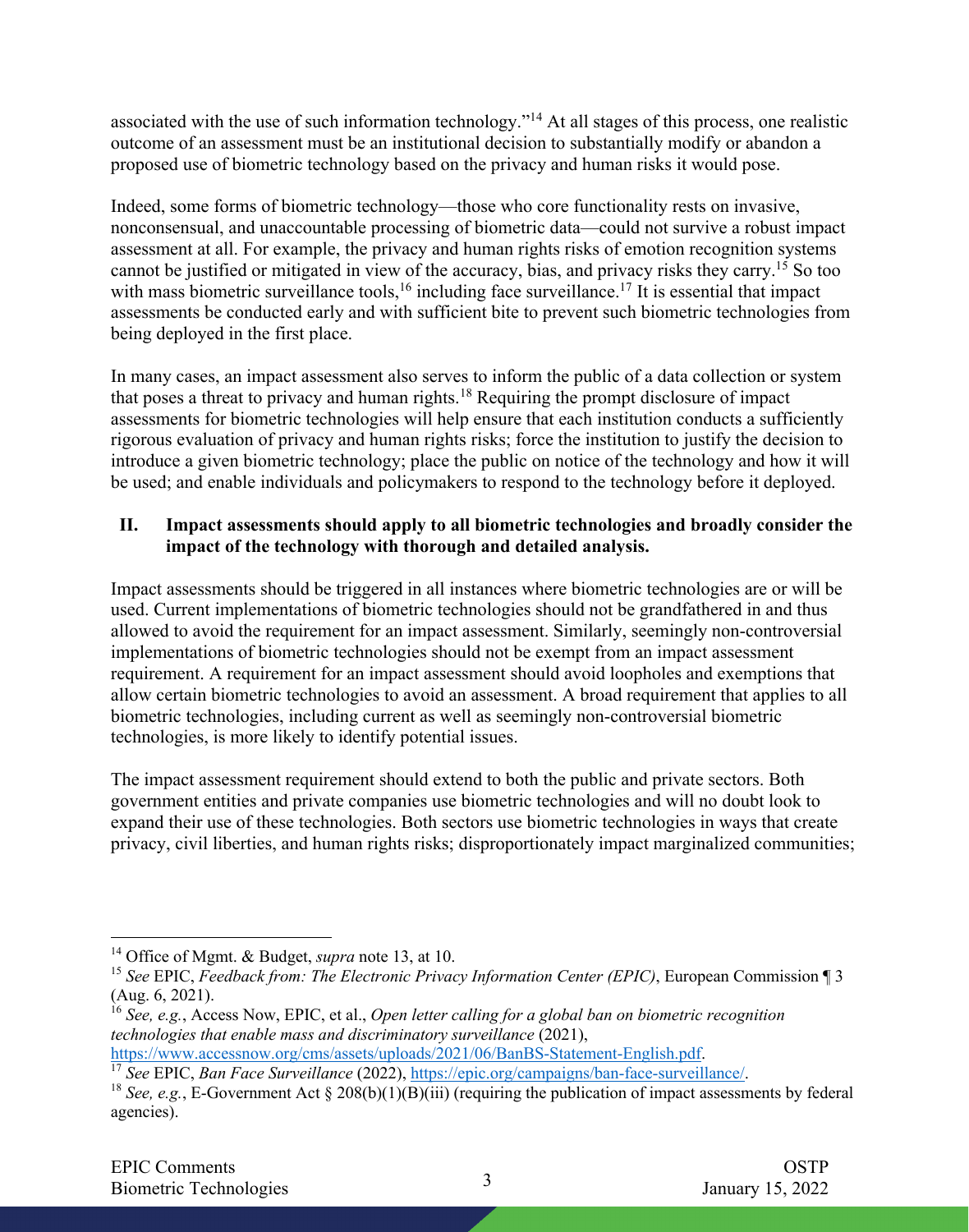and create opportunities for abuse.<sup>19</sup> The obligation to conduct an impact assessment should fall on all entities that use biometric technologies, including those entities that merely use a service that involves a biometric technology provided by a third party. For example, each law enforcement agency that uses the controversial facial recognition service provided by Clearview AI should be required to conduct an impact assessment in addition to Clearview AI itself.<sup>20</sup> Similarly, each airline and airport that uses the Traveler Verification Service that identifies travelers through facial recognition system managed by Customs and Border Protection should be required to conduct their own impact assessment before using the service.<sup>21</sup>

An impact assessment should be a thorough examination of the biometric technology at issue and include a serious analysis of the potential impact of the technology prior to its potential implementation. Too often an assessment requirement lacks teeth and becomes merely a lower priority box to check—one that is frequently checked after the fact instead of prior to the implementation of the biometric technology. This has often been the case with the privacy impact assessment requirement of the E-Government Act of 2002, particularly as it applies to the use of facial recognition technology.

The E-Government Act of 2002 requires government agencies to conduct a privacy impact assessment ("PIA") prior to "developing or procuring information technology that collects, maintains, or disseminates information that is in an identifiable form."22 Despite this requirement, PIAs are often conducted after the fact if at all. Additionally, PIAs tend to narrowly construe the potential issues the technology raises and focus on justifying the technology instead of an honest analysis of its impact and whether the technology should be implemented.

For example, Immigration and Customs Enforcement ("ICE") began using the facial recognition services of Clearview AI almost a year prior to the completion of a relevant PIA in May 2020.<sup>23</sup> It's clear from the documents obtained by EPIC through the Freedom of Information Act that the DHS Privacy Office, which is generally responsible for making sure PIAs are conducted, was not initially aware that ICE was using Clearview, only asking to be briefed on its use in December 2019.<sup>24</sup>

<sup>19</sup> *See* Kashmir Hill, *Wrongfully Accused by an Algorithm*, N.Y. Times (June 24, 2020), https://www.nytimes.com/2020/06/24/technology/facial-recognition-arrest.html; *see also*, Kashmir Hill, *Before Clearview Became a Police Tool, It Was a Secret Plaything of the Rich*, N.Y. Times (Mar. 5, 2020), https://www.nytimes.com/2020/03/05/technology/clearview-investors.html;

 $20$  Clearview AI is a controversial facial recognition service that scrapes billions of photos from websites to create a massive biometric database used by hundreds law enforcement agencies. *See* Ryan Mac, Caroline Haskins, *et al.*, *How A Facial Recognition Tool Found Its Way Into Hundreds Of US Police Departments, Schools, And Taxpayer-Funded Organizations*, Buzzfeed News (),

https://www.buzzfeednews.com/article/ryanmac/clearview-ai-local-police-facial-recognition.<br><sup>21</sup> As part of the Biometric Entry-Exit program that uses facial recognition to verify the identity of travelers entering and leaving the country, Customs and Border Protection created the Traveler Verification Service, which can also be used by airlines to verify a traveler's identity during, for example, baggage check. <sup>22</sup> E-Government Act § 208(b)(1)(A)(i).

<sup>23</sup> Ryan Mac, Caroline Haskins, and Logan McDonald, *Clearview's Facial Recognition App Has Been Used By The Justice Department, ICE, Macy's Walmart, and the NBA* (Feb. 27, 2020),

https://www.buzzfeednews.com/article/ryanmac/clearview-ai-fbi-ice-global-law-enforcement.

 $24$  Email re: Clearview PTA (December 3, 2019) (obtained through the Freedom of Information Act), https://epic.org/wp-content/uploads/2022/01/EPIC-20-03-06-ICE-FOIA-Email-Clearview-PTA.pdf.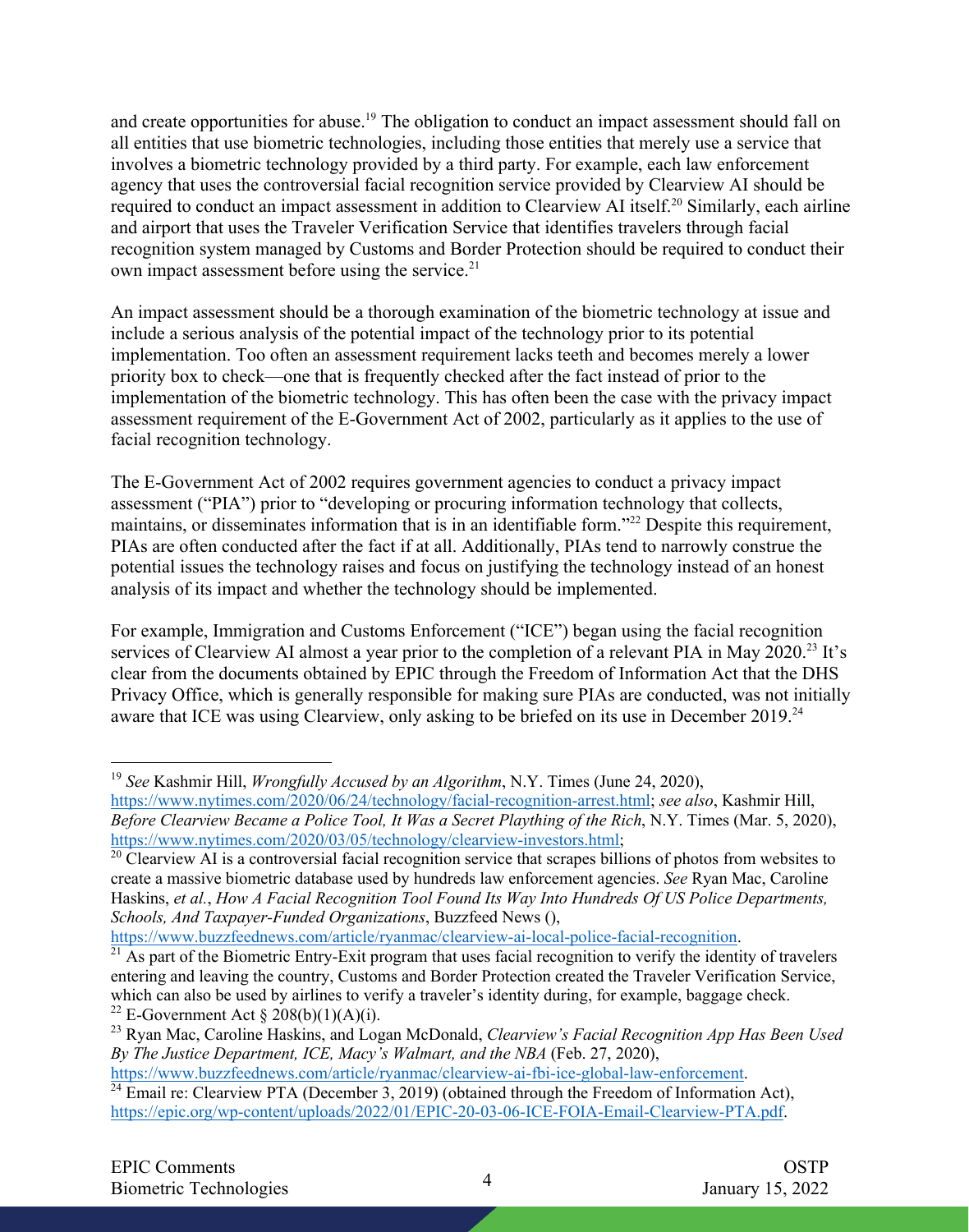The PIA conducted by DHS regarding ICE's use of facial recognition services, specifically Clearview AI, lacks a meaningful assessment of the risks of a facial recognition database of billions of images indiscriminately scraped from the internet. The focus of the facial recognition services PIA is on ICE's handling of the photos the agency submits to Clearview AI or other providers of facial recognition services for searches and the results the agency gets back. The few impacts that the facial recognition services PIA does mention that are specifically created by Clearview AI's facial recognition database are chalked up as a "risk [that] is not mitigated" and more or less left at that. These unmitigated risks appear to serve no role in determining whether ICE should use such a service. Indeed, the facial recognition services PIA is not focused on whether Clearview should be used only on what the agency is doing to mitigate the narrow set of risks ICE is willing to address.

Another issue federal government PIAs tend to ignore, particularly with the use of facial recognition, is the disproportionate impact and racial bias inherent in these systems. For example, the Federal Bureau of Investigation conducted a PIA for its Next Generation Identification ("NGI") database that contains various biometric modalities, including images for facial recognition. <sup>25</sup> The images in the database that are used in facial recognition searches come from mugshots. It is well known that the criminal justice system disproportionately arrests and incarcerates Black people. Consequently, Black people are over-represented in NGI database of facial recognition photos. Additionally, facial recognition systems tend to be the least accurate on Black people. The PIA does nothing to address the issues created by using a system that has historic racial bias built into it. It is imperative that an impact assessment requirement necessitate the broad consideration of the impact of the biometric technology and thorough evaluation of the issues the technology raises.

### **III. Impact assessments should, at a minimum, consider several key factors related to the collection, use, dissemination, and retention of biometric data.**

Although impact assessments should not be one-size-fits-all box-checking exercises, there are certain essential factors and categories an impact assessment must address. When assessing the impacts of biometric systems, the data at issue will always be sensitive.

Impact assessments must be sufficiently detailed and should consider several factors related to the collection, use, dissemination, and retention of biometric data.26 The assessments should be able to generally indicate what type of regulatory intervention is appropriate for a given system.

Both the content and process of the impact assessment tool are hugely impactful. The assessments must be published, performed by someone with the requisite access and understanding of a given tool, and be legitimized through threats of fine or disgorgement if the assessment registers sufficient risk or is done inadequately.<sup>27</sup>

<sup>25</sup> FBI, *Privacy Impact Assessment for the [Next Generation Identification-Interstate Photo System*, (Oct. 29, 2019), https://www.fbi.gov/file-repository/pia-ngi-interstate-photo-system.pdf/view.

<sup>26</sup> *See* Dillon Reisman, Jason Schultz, Kate Crawford, Meredith Whitaker, *Algorithmic Impact Assessments: A practical framework for public agency accountability,* AI Now Institute (April 2018), https://ainowinstitute.org/aiareport2018.pdf.

<sup>&</sup>lt;sup>27</sup> *Commission Proposal for a Regulation of the European Parliament and of the Council Laying Down Harmonised Rules on Artificial Intelligence (Artificial Intelligence Act) and Amending Certain Union Legislative Acts*, COM(2021) 206 final (Apr. 21, 2021).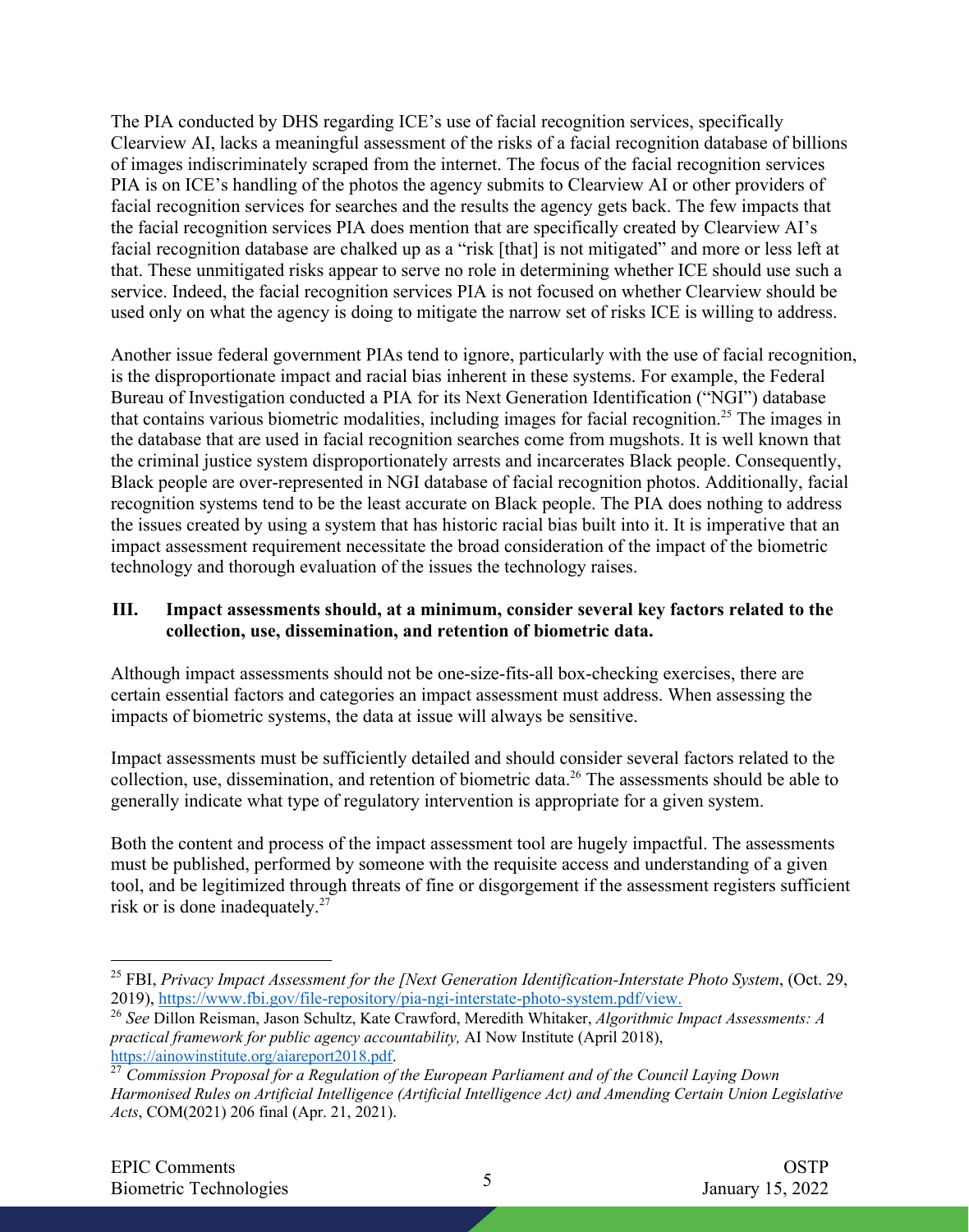EPIC urges that impact assessments address the following minimum factors to prevent mission and function creep, needless over-collection of biometric data, and non-consensual processing of data:<sup>28</sup>

- Mission and function creep:<sup>29</sup> The stated purpose of the system, the allowable uses of the system, and the justification for adopting the system.
- Needless over-collection of data:<sup>30</sup> Information about the data collected for or by a system, including but not limited to the purpose for collection and the source(s) of the data.
- Lack of consent:<sup>31</sup> Information about data collection methods, including the scope of consent obtained (if any) and limitations on scraping.
- Failure to minimize:<sup>32</sup> Information about the management, retention, deletion, and transfer of data.
- Lack of transparency:<sup>33</sup> Information about the logic and development of a system.
- Lack of due diligence:<sup>34</sup> Initial tests regarding the accuracy and propriety of a system and information about ongoing tailored testing of a system. In addition to accuracy and propriety, audits and impact assessments must center civil rights, specifically testing for disproportionate impact based on race or other protected classes.
- Lack of accountability:<sup>35</sup> Any appeal procedures or harm mitigation strategies employed and information about key players, including the developer of a system, the user of a system, and the evaluators of the system.

In a growing number of countries, automated decisionmaking systems—including those that process biometric data—are required to undergo impact assessments. In Canada, for example, businesses input information about automated decisionmaking systems into a standardized survey, which allows for the evaluation of system based on design attributes, the sensitivity of data processed, and the system's connection to areas requiring additional considerations and protections.<sup>36</sup> This type of form could be used to collect and ensure uniform reporting of key information about biometric technologies and systems. The Canadian assessment asks each business to evaluate the stakes of the decisions that a system makes, the vulnerability of subjects, and whether the system is a predictive tool.37 The tool also allows for multiple answer options and detailed explanations of responses. In

<sup>&</sup>lt;sup>28</sup> See EPIC's comments on the California Privacy Rights Act (particularly the "scope of risk assessments" section, https://epic.org/documents/comments-of-epic-and-three-organizations-on-regulations-under-thecalifornia-privacy-rights-act-of-2020/.

<sup>&</sup>lt;sup>29</sup> *See, e.g.*, Arif Kornweitz, *A New AI Lexicon: Function Creep*, AI Now Institute (Aug. 4, 2021), https://medium.com/a-new-ai-lexicon/a-new-ai-lexicon-function-creep-1c20834fab4a.

<sup>&</sup>lt;sup>30</sup> See, e.g., Olivia Solon, *Facial Recognition's dirty little secret: millions of online photos scraped without consen*t, NBC News (Mar. 12, 2019), https://www.nbcnews.com/tech/internet/facial-recognition-s-dirty-littlesecret-millions-online-photos-scraped-n981921.<br><sup>31</sup> *Id.* 

<sup>32</sup> *Id.*

<sup>33</sup> *Id.*

<sup>34</sup> Necessary in large part because of demonstrated lack of accuracy and bias. *See, e.g.* Joy Buolamwini, Timnit Gebru, *Gender Shades: Intersectional Accuracy Disparities in Commercial Gender Classification,*  Fairness Accountability and Transparency Conference (Feb. 2018),

https://proceedings.mlr.press/v81/buolamwini18a/buolamwini18a.pdf.

 $35 \overline{Id}$ .

<sup>36</sup> Canada Digit. Servs., *Algorithmic Impact Assessment* (2021), https://open.canada.ca/aia-eia-js/?lang=en.  $37$  *Id.*